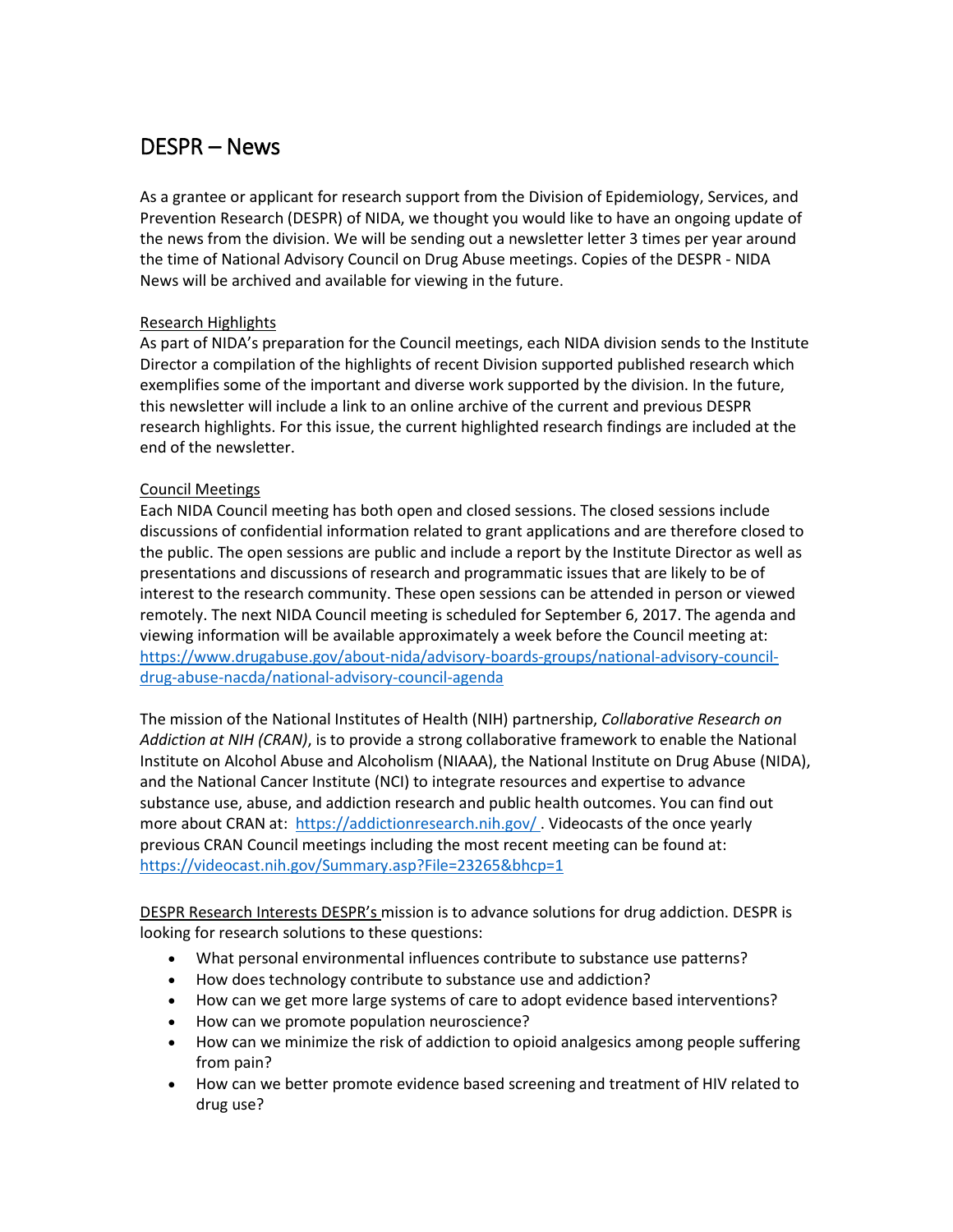If you would like more information about the research interests and staff contacts for DESPR, please visit our web page:

[https://www.drugabuse.gov/about-nida/organization/divisions/division-epidemiology-services](https://www.drugabuse.gov/about-nida/organization/divisions/division-epidemiology-services-prevention-research-despr)[prevention-research-despr](https://www.drugabuse.gov/about-nida/organization/divisions/division-epidemiology-services-prevention-research-despr)

## Recent Medication Assisted Treatment for Opiod Use Disorder RFA

You may also be interested in a recent RFA, [RFA-DA-18-005](https://grants.nih.gov/grants/guide/rfa-files/RFA-DA-18-005.html) "Expanding Medication Assisted Treatment for Opioid Use Disorders in the Context of the SAMHSA Opioid STR Grants (R21/R33)" which seeks applications proposing to test approaches for expanding medication assisted treatment (MAT) for opioid use disorder (OUD) in the general health care sector or linking individuals with OUDs who receive naloxone for the reversal of overdose to MAT in the context of states' plans for use of the funds authorized under the 21st Century Cures Act. Applications are due June 20, 2017.

## Small Business Support Programs

DESPR is interested in supporting research and development through the Small Business Innovation Research (SBIR) and Small Business Technology Transfer (STTR) programs. These programs allow US-owned and operated small businesses to engage in federal research and development that has a strong potential for commercialization. For more information on NIDA's SBIR/STTR programs, go t[o https://www.sbir.nih.gov/nida/index.](https://www.sbir.nih.gov/nida/index)

## Mailing List Membership

Please do not reply to this email, the mailbox is not monitored. If you would like to be removed from the distribution list, please send an email to Clark Tung Tung, Clark (NIH/NIDA) [E] <clark.tung@nih.gov>. If you received a copy of this newsletter from a colleague and would like to be included in the distribution list for future newsletters, please send an email to Clark Tung Tung, Clark (NIH/NIDA) [E] <clark.tung@nih.gov>.

DESPR Research Findings for the Director's Report to Council 5-2017

## **[Deficits In Autonomic Indices Of Emotion Regulation And Reward Processing Associated](http://www.ncbi.nlm.nih.gov/pubmed/27933366)  [With Prescription Opioid Use And Misuse.](http://www.ncbi.nlm.nih.gov/pubmed/27933366)**

Garland, Eric L; Bryan, Craig J; Nakamura, Yoshio; Froeliger, Brett; Howard, Matthew O. Psychopharmacology (Berl). 2017; 234(4): 621-629.

Prescription opioid misuse and high-dose opioid use may result in allostatic dysregulation of hedonic brain circuitry, leading to reduced emotion regulation capacity. In particular, opioid misuse may blunt the ability to experience and upregulate positive affect from natural rewards. The purpose of this study was to examine associations between opioid use/misuse and autonomic indices of emotion regulation capability in a sample of chronic pain patients receiving prescription opioid pharmacotherapy. Chronic pain patients taking long-term opioid analgesics  $(N = 40)$  completed an emotion regulation task while heart rate variability (HRV) was recorded, and also completed self-report measures of opioid misuse, craving, pain severity, and emotional distress. Based on a validated cut-point on the Current Opioid Misuse Measure, participants were grouped as opioid misusers or non-misusers. Opioid misuse status and morphine equivalent daily dose (MEDD) were examined as predictors of HRV and self-reports of emotion regulation. Opioid misusers exhibited significantly less HRV during positive and negative emotion regulation, and significantly less positive effect, than non-misusers, after controlling for confounders including pain severity and emotional distress. MEDD was inversely associated with positive emotion regulation efficacy. Findings implicate the presence of reward processing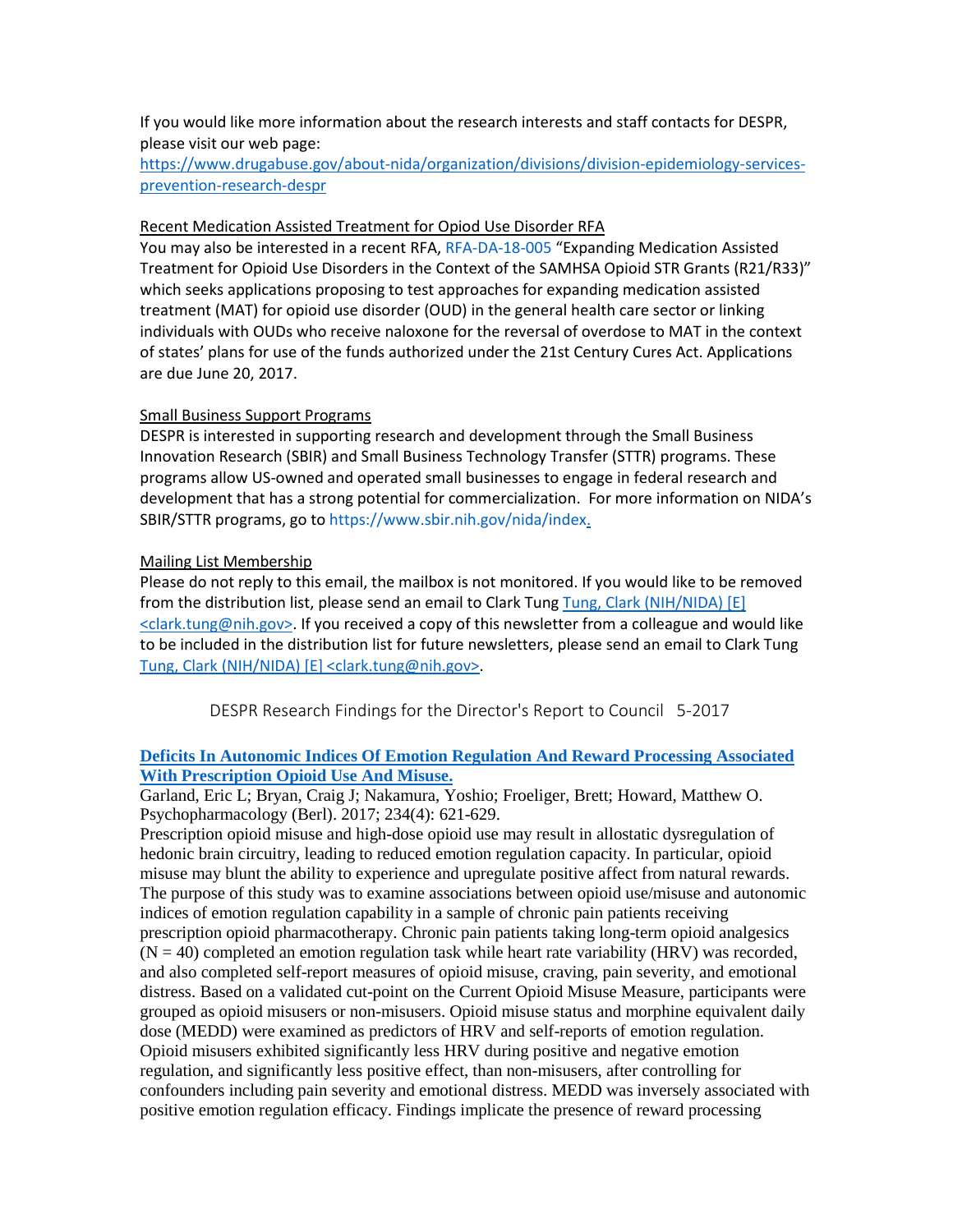deficits among chronic pain patients with opioid-misusing behaviors, and opioid dosage was associated with deficient emotion regulation, suggesting the presence of compromised top-down cognitive control over bottom-up hedonic processes. Emotion regulation among opioid misusers may represent an important treatment target

## **[Association Between Initial Opioid Prescribing Patterns And Subsequent Long-Term Use](http://www.ncbi.nlm.nih.gov/pubmed/27484682)  [Among Opioid-Naïve Patients: A Statewide Retrospective Cohort Study.](http://www.ncbi.nlm.nih.gov/pubmed/27484682)**

Deyo, Richard A; Hallvik, Sara E; Hildebran, Christi; Marino, Miguel; Dexter, Eve; Irvine, Jessica M; O'Kane, Nicole; Van Otterloo, Joshua; Wright, Dagan A; Leichtling, Gillian; Millet, Lisa M. J Gen Intern Med. 2017; 32(1): 21-27.

Long-term efficacy of opioids for non-cancer pain is unproven, but risks argue for cautious prescribing. Few data suggest how long or how much opioid can be prescribed for opioid-naïve patients without inadvertently promoting long-term use. To examine the association between initial opioid prescribing patterns and likelihood of long-term use among opioid-naïve patients. Retrospective cohort study; data from Oregon resident prescriptions linked to death certificates and hospital discharges. Patients filling opioid prescriptions between October 1, 2012, and September 30, 2013, with no opioid fills for the previous 365 days. Subgroup analyses examined patients under age 45 who did not die in the follow-up year, excluding most cancer or palliative care patients. Exposure: Numbers of prescription fills and cumulative morphine milligram equivalents (MMEs) dispensed during 30 days following opioid initiation ("initiation month"). Proportion of patients with six or more opioid fills during the subsequent year ("long-term users"). There were 536,767 opioid-naïve patients who filled an opioid prescription. Of these, 26,785 (5.0 %) became long-term users. Numbers of fills and cumulative MMEs during the initiation month were associated with long-term use. Among patients under age 45 using shortacting opioids who did not die in the follow-up year, the adjusted odds ratio (OR) for long-term use among those receiving two fills versus one was 2.25 (95 % CI: 2.17, 2.33). Compared to those who received < 120 total MMEs, those who received between 400 and 799 had an OR of 2.96 (95 % CI: 2.81, 3.11). Patients initiating with long-acting opioids had a higher risk of longterm use than those initiating with short-acting drugs. Early opioid prescribing patterns are associated with long-term use. While patient characteristics are important, clinicians have greater control over initial prescribing. Our findings may help minimize the risk of inadvertently initiating long-term opioid use.

## **[State Medical Marijuana Laws And The Prevalence Of Opioids Detected Among Fatally](http://www.ncbi.nlm.nih.gov/pubmed/27631755)  [Injured Drivers.](http://www.ncbi.nlm.nih.gov/pubmed/27631755)**

Kim, June H; Santaella-Tenorio, Julian; Mauro, Christine; Wrobel, Julia; Cerdà, Magdalena; Keyes, Katherine M; Hasin, Deborah; Martins, Silvia S; Li, Guohua. Am J Public Health. 2016; 106(11): 2032-2037.

To assess the association between medical marijuana laws (MMLs) and the odds of a positive opioid test, an indicator for prior use. We analyzed 1999-2013 Fatality Analysis Reporting System (FARS) data from 18 states that tested for alcohol and other drugs in at least 80% of drivers who died within 1 hour of crashing  $(n = 68394)$ . Within-state and between-state comparisons assessed opioid positivity among drivers crashing in states with an operational MML (i.e., allowances for home cultivation or active dispensaries) versus drivers crashing in states before a future MML was operational. State-specific estimates indicated a reduction in opioid positivity for most states after implementation of an operational MML, although none of these estimates were significant. When we combined states, we observed no significant overall association (odds ratio  $[OR] = 0.79$ ; 95% confidence interval  $[CI] = 0.61, 1.03$ ). However, agestratified analyses indicated a significant reduction in opioid positivity for drivers aged 21 to 40 years (OR =  $0.50$ ; 95% CI = 0.37, 0.67; interaction P < .001). Operational MMLs are associated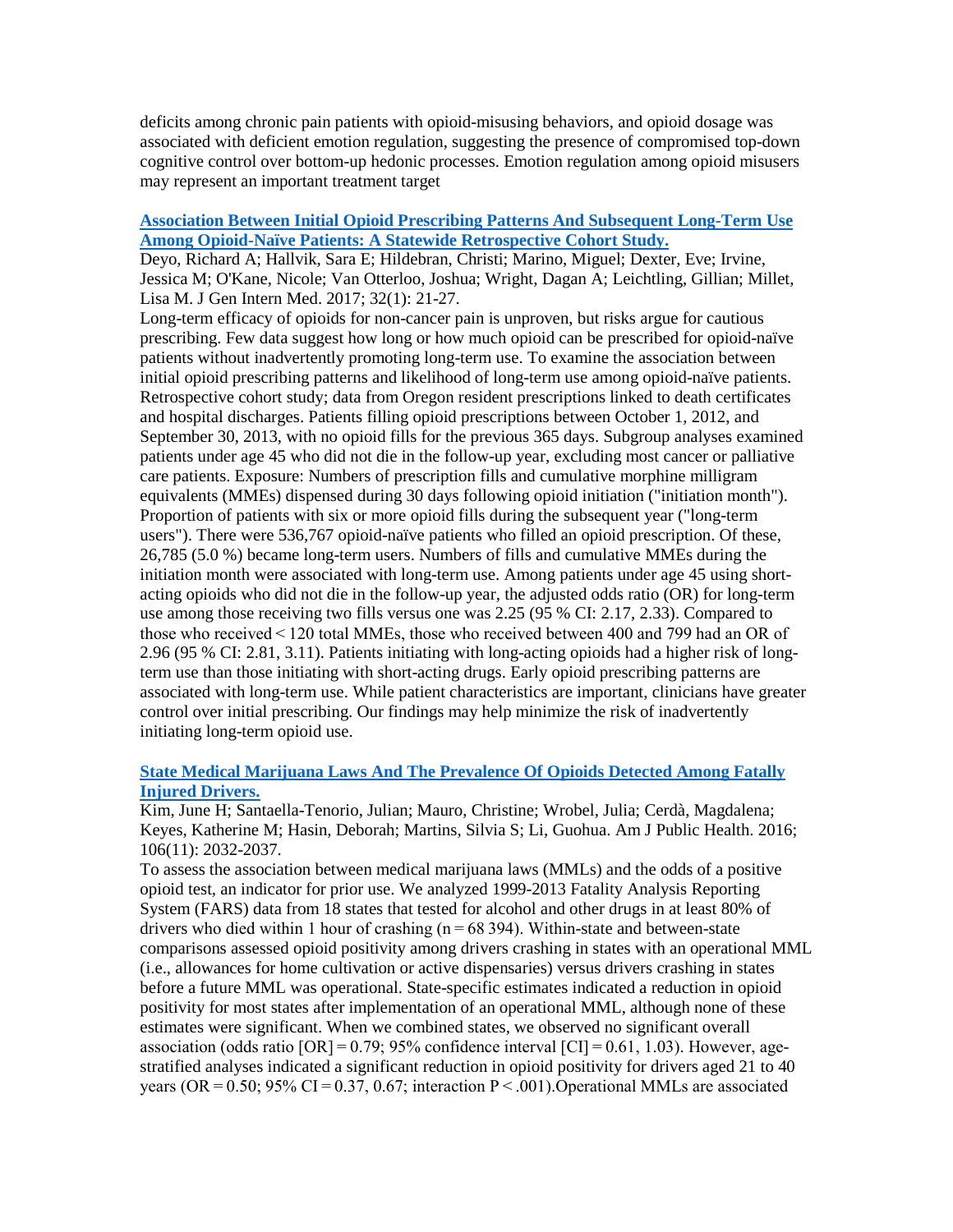with reductions in opioid positivity among 21- to 40-year-old fatally injured drivers and may reduce opioid use and overdose.

## **US [Traffic Fatalities, 1985-2014, And Their Relationship To Medical Marijuana Laws.](http://www.ncbi.nlm.nih.gov/pubmed/27997245)**

Santaella-Tenorio, Julian; Mauro, Christine M; Wall, Melanie M; Kim, June H; Cerdá, Magdalena; Keyes, Katherine M; Hasin, Deborah S; Galea, Sandro; Martins, Silvia S. Am J Public Health. 2017; 107(2): 336-342.

To determine the association of medical marijuana laws (MMLs) with traffic fatality rates. Using data from the 1985-2014 Fatality Analysis Reporting System, we examined the association between MMLs and traffic fatalities in multilevel regression models while controlling for contemporaneous secular trends. We examined this association separately for each state enacting MMLs. We also evaluated the association between marijuana dispensaries and traffic fatalities. On average, MML states had lower traffic fatality rates than non-MML states. Medical marijuana laws were associated with immediate reductions in traffic fatalities in those aged 15 to 24 and 25 to 44 years, and with additional yearly gradual reductions in those aged 25 to 44 years. However, state-specific results showed that only 7 states experienced post-MML reductions. Dispensaries were also associated with traffic fatality reductions in those aged 25 to 44 years. Both MMLs and dispensaries were associated with reductions in traffic fatalities, especially among those aged 25 to 44 years. State-specific analysis showed heterogeneity of the MML-traffic fatalities association, suggesting moderation by other local factors. These findings could influence policy decisions on the enactment or repealing of MMLs and how they are implemented.

## **[The Costs Of Crime During And After Publicly-funded Treatment For Opioid Use](http://www.ncbi.nlm.nih.gov/pubmed/27981691)  Disorders: A [Population-level Study For The State Of California.](http://www.ncbi.nlm.nih.gov/pubmed/27981691)**

Krebs, Emanuel; Urada, Darren; Evans, Elizabeth; Huang, David; Hser, Yih-Ing; Nosyk, Bohdan. Addiction. 2017; 112(5):838-851.

Treatment for opioid use disorders (OUD) reduces the risk of mortality and infectious disease transmission; however, opportunities to quantify the potential economic benefits of associated decreases in drug-related crime are scarce. This paper aimed to estimate the costs of crime during and after periods of engagement in publicly-funded treatment for OUD to compare total costs of crime over a hypothetical 6-month period following initiation of opioid agonist treatment (OAT) versus detoxification. Retrospective, administrative data-based cohort study with comprehensive information on drug treatment and criminal justice systems interactions. Publicly-funded drug treatment facilities in California, USA (2006-2010). 31,659 individuals admitted for the first time to treatment for OUD, and who were linked with criminal justice and mortality data, were followed during a median 2.3 years. Median age at first treatment admission was 32, 35.8% were women, and 37.1% primarily used prescription opioids. Daily costs of crime (2014\$US) were calculated from a societal perspective and were composed of the costs of policing, court, corrections, and criminal victimization. We estimated the average marginal effect of treatment engagement in OAT or detoxification adjusting for potential fixed and time-varying confounders, including drug use and criminal justice system involvement prior to treatment initiation. Daily costs of crime during treatment compared with after treatment were \$126 lower for OAT (95% CI: \$116, \$136) and \$144 lower for detoxification (\$135, \$154). Summing the costs of crime during and after treatment over a hypothetical 6-month period using the observed median durations of OAT (161 days) and detoxification (19 days), we estimated that enrolling an individual in OAT as opposed to detoxification would save \$17,550 (\$16,840, \$18,383).In publicly-funded drug treatment facilities in California USA, engagement in treatment for opioid use disorders is associated with lower costs of crime in the six months following initiation of treatment, and the economic benefits were far greater for individuals receiving time-unlimited treatment.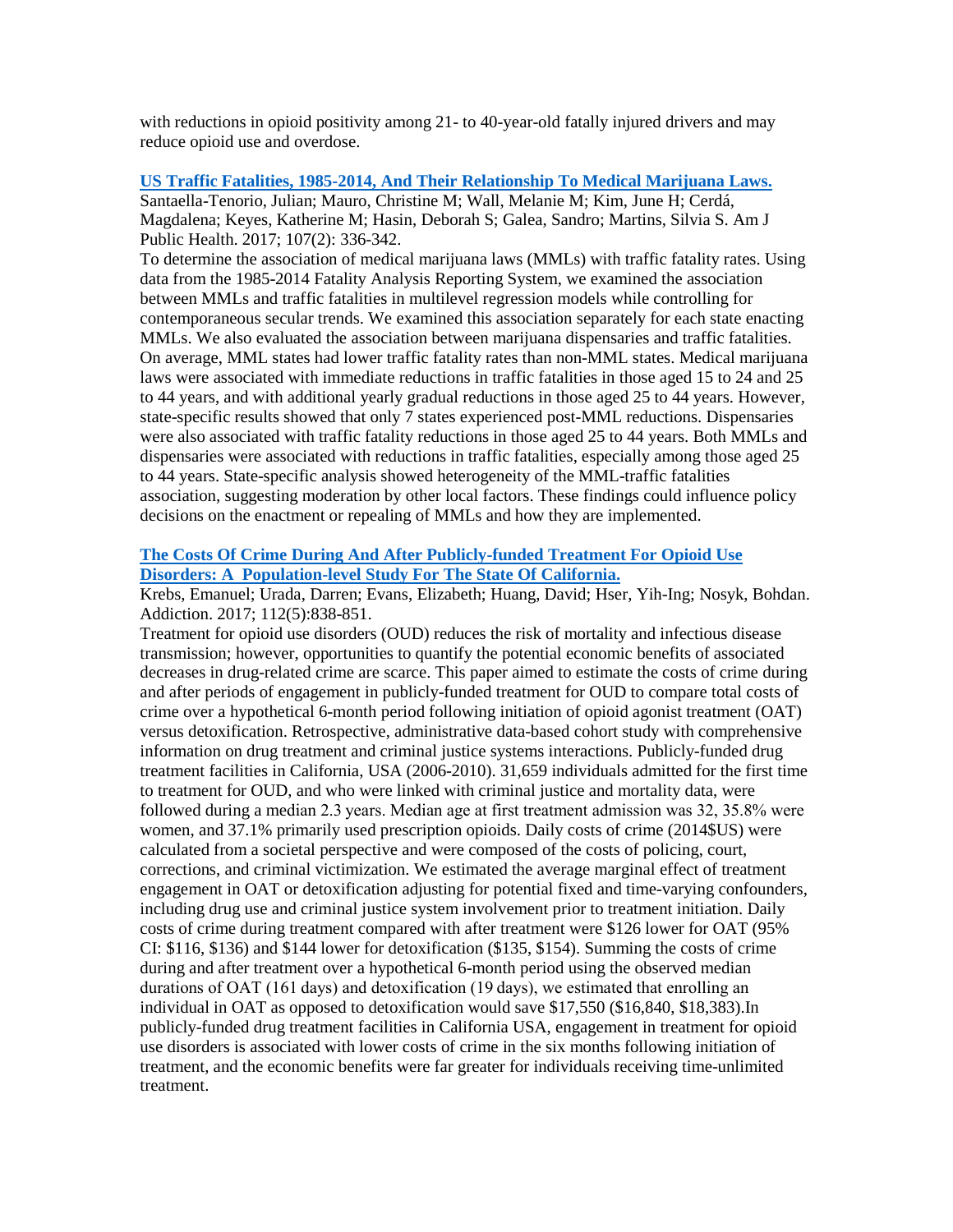## **[Criminally Involved Parents Who Misuse Substances And Children's Odds Of Being](http://www.ncbi.nlm.nih.gov/pubmed/27840567)  [Arrested As A Young Adult: Do Drug Treatment Courts Mitigate The Risk?](http://www.ncbi.nlm.nih.gov/pubmed/27840567)**

Gifford, Elizabeth J; Eldred, Lindsey M; Evans, Kelly E; Sloan, Frank A. J Child Fam Stud. 2016; 25(8): 2447-2457.

This paper examined (1) the association between parents who are convicted of a substance-related offense and their children's probability of being arrested as a young adult and (2) whether or not parental participation in an adult drug treatment court program mitigated this risk. The analysis relied on state administrative data from North Carolina courts (2005-2013) and from birth records (1988-2003). The dependent variable was the probability that a child was arrested as a young adult (16-21). Logistic regression was used to compare groups and models accounted for the clustering of multiple children with the same mother. Findings revealed that children whose parents were convicted on either a substance-related charge on a non-substance-related charge had twice the odds of being arrested as young adult, relative to children whose parents had not been observed having a conviction. While a quarter of children whose parents participated in a drug treatment court program were arrested as young adults, parental completion this program did not reduce this risk. In conclusion, children whose parents were convicted had an increased risk of being arrested as young adults, irrespective of whether or not the conviction was on a substance-related charge. However, drug treatment courts did not reduce this risk. Reducing intergenerational links in the probability of arrest remains a societal challenge.

## **[The Dynamics Of Internalizing And Externalizing Comorbidity Across The Early School](http://www.ncbi.nlm.nih.gov/pubmed/27739391)  [Years.](http://www.ncbi.nlm.nih.gov/pubmed/27739391)**

Willner, Cynthia J; Gatzke-Kopp, Lisa M; Bray, Bethany C. Dev Psychopathol. 2016; 28(4pt1): 1033-1052.

High rates of comorbidity are observed between internalizing and externalizing problems, yet the developmental dynamics of comorbid symptom presentations are not yet well understood. This study explored the developmental course of latent profiles of internalizing and externalizing symptoms across kindergarten, first grade, and second grade. The sample consisted of 336 children from an urban, low-income community, selected based on relatively high (61%) or low (39%) aggressive/oppositional behavior problems at school entry (64% male; 70% African American, 20% Hispanic). Teachers reported on children's symptoms in each year. An exploratory latent profile analysis of children's scores on aggression/oppositionality, hyperactivity/inattention, anxiety, and social withdrawal symptom factors revealed four latent symptom profiles: comorbid (48% of the sample in each year), internalizing (19%-23%), externalizing (21%-22%), and well-adjusted (7%-11%). The developmental course of these symptom profiles was examined using a latent transition analysis, which revealed remarkably high continuity in the comorbid symptom profile (89% from one year to the next) and moderately high continuity in both the internalizing and externalizing profiles (80% and 71%, respectively). Internalizing children had a 20% probability of remitting to the well-adjusted profile by the following year, whereas externalizing children had a 25% probability of transitioning to the comorbid profile. These results are consistent with the hypothesis that a common vulnerability factor contributes to developmentally stable internalizing-externalizing comorbidity, while also suggesting that some children with externalizing symptoms are at risk for subsequently accumulating internalizing symptoms.

## **[The Long-term Effectiveness Of The Family Check-Up On School-age Conduct Problems:](http://www.ncbi.nlm.nih.gov/pubmed/26646197)  [Moderation By Neighborhood Deprivation.](http://www.ncbi.nlm.nih.gov/pubmed/26646197)**

Shaw, Daniel S; Sitnick, Stephanie L; Brennan, Lauretta M; Choe, Daniel E; Dishion, Thomas J; Wilson, Melvin N; Gardner, Frances. Dev Psychopathol. 2016; 28(4pt2): 1471-1486. Several studies suggest that neighborhood deprivation is a unique risk factor in child and adolescent development of problem behavior. We sought to examine whether previously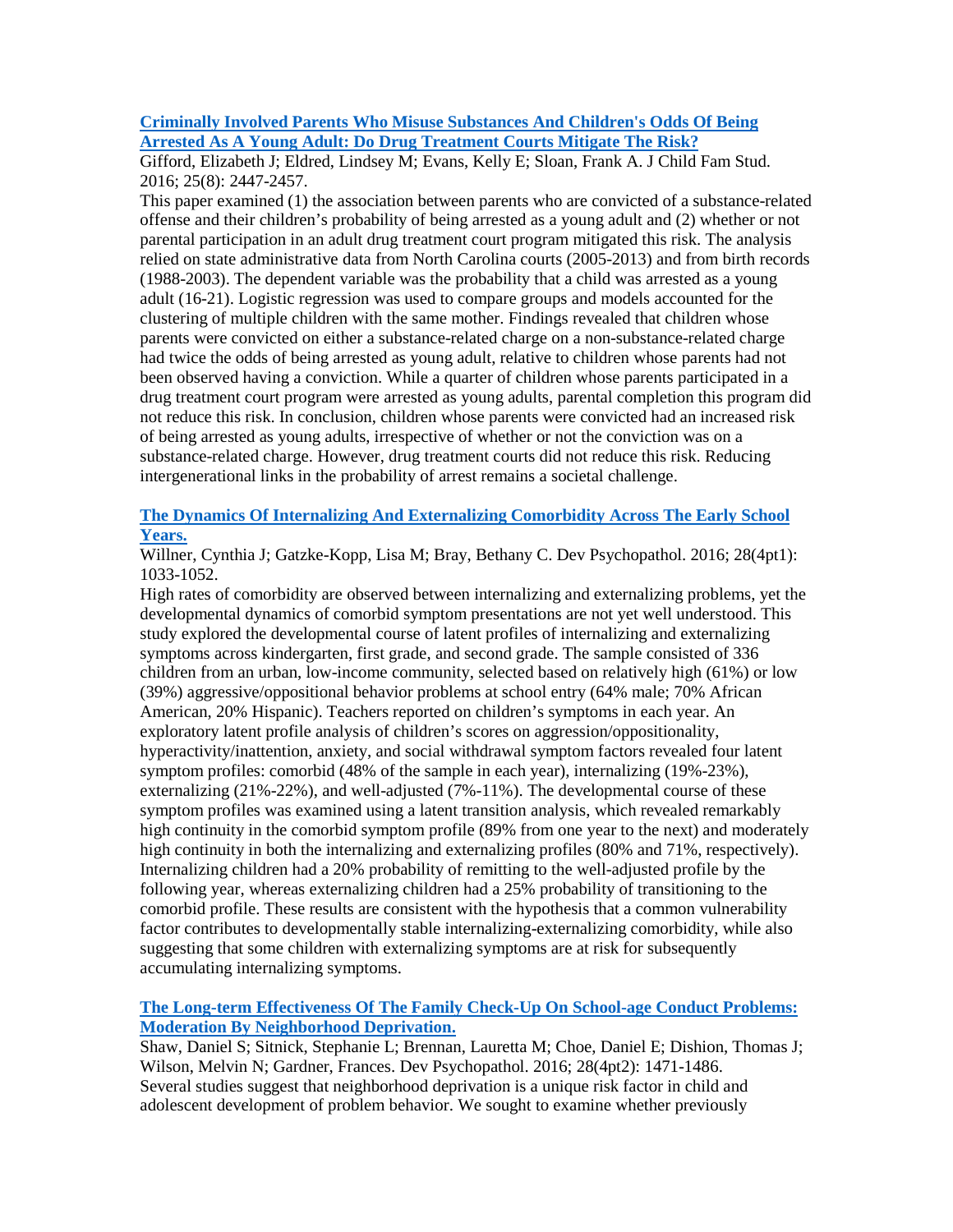established intervention effects of the Family Check-Up (FCU) on child conduct problems at age 7.5 would persist through age 9.5, and whether neighborhood deprivation would moderate these effects. In addition, we examined whether improvements in parent-child interaction during early childhood associated with the FCU would be related to later reductions in child aggression among families living in the highest risk neighborhoods. Using a multisite cohort of at-risk children identified on the basis of family, child, and socioeconomic risk and randomly assigned to the FCU, intervention effects were found to be moderated by neighborhood deprivation, such that they were only directly present for those living at moderate versus extreme levels of neighborhood deprivation. In addition, improvements in child aggression were evident for children living in extreme neighborhood deprivation when parents improved the quality of their parent-child interaction during the toddler period (i.e., moderated mediation). Implications of the findings are discussed in relation to the possibilities and possible limitations in prevention of early problem behavior for those children living in extreme and moderate levels of poverty.

#### **A Bivariate Genetic Analysis Of [Drug Abuse Ascertained Through Medical And Criminal](http://www.ncbi.nlm.nih.gov/pubmed/27480873)  [Registries In Swedish Twins, Siblings And Half-Siblings.](http://www.ncbi.nlm.nih.gov/pubmed/27480873)**

Maes, Hermine H; Neale, Michael C; Ohlsson, Henrik; Zahery, Mahsa; Lichtenstein, Paul; Sundquist, Kristina; Sundquist, Jan; Kendler, Kenneth S. Behav Genet. 2016; 46(6): 735-741. Using Swedish nationwide registry data, the authors investigated the correlation of genetic and environmental risk factors in the etiology of drug abuse as ascertained from medical and criminal registries by modeling twin and sibling data. Medical drug abuse was defined using public inpatient and outpatient records, while criminal drug abuse was ascertained through legal records. Twin, full and half sibling pairs were obtained from the national twin and genealogical registers. Information about sibling pair residence within the same household was obtained from Statistics Sweden. Standard bivariate genetic structural equation modeling was applied to the populationbased data on drug abuse ascertained through medical and crime registries, using OpenMx. Analyses of all possible pairs of twins (MZ:  $N = 4482$ ; DZ:  $N = 9838$  pairs), full- ( $N = 1,278,086$ ) and half-siblings (paternal:  $N = 7767$ ; maternal  $N = 70,553$ ) who grew up together suggested that factors explaining familial resemblance for drug abuse as defined through medical or criminal registries were mostly the same. Results showed substantial heritability and moderate contributions of shared environmental factors to drug abuse; both were higher in males versus females, and higher for drug abuse ascertained through criminal than medical records. Because of the low prevalence of both assessments of drug abuse, having access to population data was crucial to obtain stable estimates. Using objective registry data, the authors found that drug abusewhether ascertained through medical versus criminal records-was highly heritable. Furthermore, shared environmental factors contributed significantly to the liability of drug abuse. Genetic and shared environmental risk factors for these two forms of drug abuse were highly correlated.

## **[Persistent Cannabis Dependence And Alcohol Dependence Represent Risks For Midlife](http://www.ncbi.nlm.nih.gov/pubmed/28008372)  [Economic And Social Problems: A Longitudinal Cohort Study.](http://www.ncbi.nlm.nih.gov/pubmed/28008372)**

Cerdá, Magdalena; Moffitt, Terrie E; Meier, Madeline H; Harrington, HonaLee; Houts, Renate; Ramrakha, Sandhya; Hogan, Sean; Poulton, Richie; Caspi, Avshalom. Clin Psychol Sci. 2016; 4(6): 1028-1046.

With the increasing legalization of cannabis, understanding the consequences of cannabis use is particularly timely. We examined the association between cannabis use and dependence, prospectively assessed between ages 18-38, and economic and social problems at age 38. We studied participants in the Dunedin Longitudinal Study, a cohort (n=1,037) followed from birth to age 38. Study members with regular cannabis use and persistent dependence experienced downward socioeconomic mobility, more financial difficulties, workplace problems, and relationship conflict in early midlife. Cannabis dependence was not linked to traffic-related convictions. Associations were not explained by socioeconomic adversity, childhood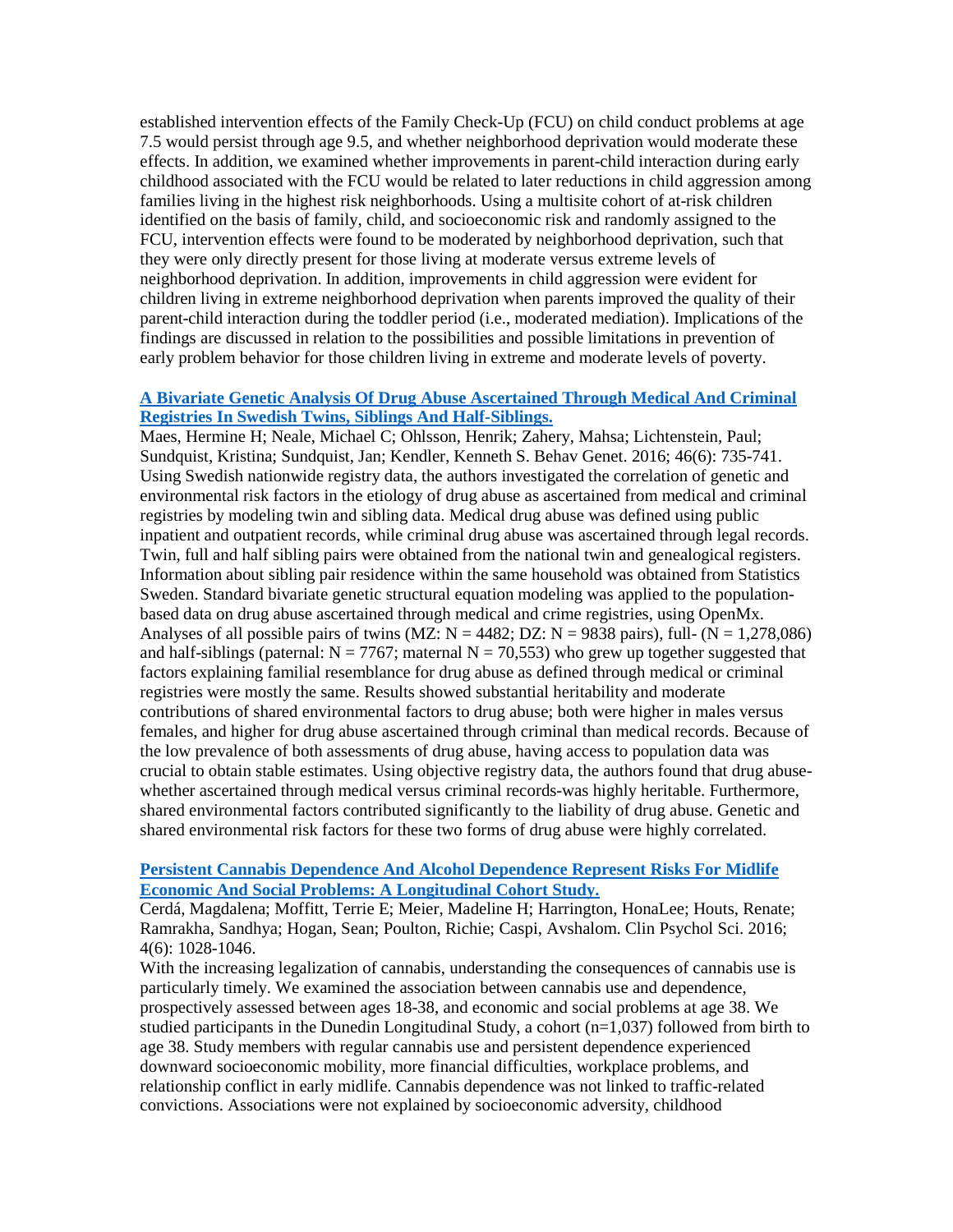psychopathology, achievement orientation, or family structure; cannabis-related criminal convictions; early onset of cannabis dependence; or comorbid substance dependence. Cannabis dependence was associated with more financial difficulties than alcohol dependence; no difference was found in risks for other economic or social problems. Cannabis dependence is not associated with fewer harmful economic and social problems than alcohol dependence.

## **[Antisocial Peer Affiliation And Externalizing Disorders: Evidence For Gene × Environment](http://www.ncbi.nlm.nih.gov/pubmed/27580681)  [× Development Interaction.](http://www.ncbi.nlm.nih.gov/pubmed/27580681)**

Samek, Diana R; Hicks, Brian M; Keyes, Margaret A; Iacono, William G; McGue, Matt. Dev Psychopathol. 2017; 29(1): 155-172.

Gene  $\times$  Environment interaction contributes to externalizing disorders in childhood and adolescence, but little is known about whether such effects are long lasting or present in adulthood. We examined gene-environment interplay in the concurrent and prospective associations between antisocial peer affiliation and externalizing disorders (antisocial behavior and substance use disorders) at ages 17, 20, 24, and 29. The sample included 1,382 same-sex twin pairs participating in the Minnesota Twin Family Study. We detected a Gene  $\times$  Environment interaction at age 17, such that additive genetic influences on antisocial behavior and substance use disorders were greater in the context of greater antisocial peer affiliation. This Gene  $\times$ Environment interaction was not present for antisocial behavior symptoms after age 17, but it was for substance use disorder symptoms through age 29 (though effect sizes were largest at age 17). The results suggest adolescence is a critical period for the development of externalizing disorders wherein exposure to greater environmental adversity is associated with a greater expression of genetic risk. This form of Gene  $\times$  Environment interaction may persist through young adulthood for substance use disorders, but it appears to be limited to adolescence for antisocial behavior.

#### **[Risk Factors For Substance Misuse And Adolescents' Symptoms Of](http://www.ncbi.nlm.nih.gov/pubmed/27751712) Depression.**

Siennick, Sonja E; Widdowson, Alex O; Woessner, Mathew K; Feinberg, Mark E; Spoth, Richard L. J Adolesc Health. 2017; 60(1): 50-56.

Depressive symptoms during adolescence are positively associated with peer-related beliefs, perceptions, and experiences that are known risk factors for substance misuse. These same risk factors are targeted by many universal substance misuse prevention programs. This study examined whether a multicomponent universal substance misuse intervention for middle schoolers reduced the associations between depressive symptoms, these risk factors, and substance misuse.The study used data from a place-randomized trial of the Promoting School-Community-University Partnerships to Enhance Resilience model for delivery of evidence-based substance misuse programs for middle schoolers. Three-level within-person regression models were applied to four waves of survey, and social network data from 636 adolescents followed from sixth through ninth grades.When adolescents in control school districts had more symptoms of depression, they believed more strongly that substance use had social benefits, perceived higher levels of substance misuse among their peers and friends, and had more friends who misused substances, although they were not more likely to use substances themselves. Many of the positive associations of depressive symptoms with peer-related risk factors were significantly weaker or not present among adolescents in intervention school districts.The Promoting School-Community-University Partnerships to Enhance Resilience interventions reduced the positive associations of adolescent symptoms of depression with peer-related risk factors for substance misuse.

#### **[Demographic Trends Among Older Cannabis Users In The United States, 2006-13.](http://www.ncbi.nlm.nih.gov/pubmed/27767235)**

Han, Benjamin H; Sherman, Scott; Mauro, Pia M; Martins, Silvia S; Rotenberg, James; Palamar, Joseph J. Addiction. 2017; 112(3): 516-525.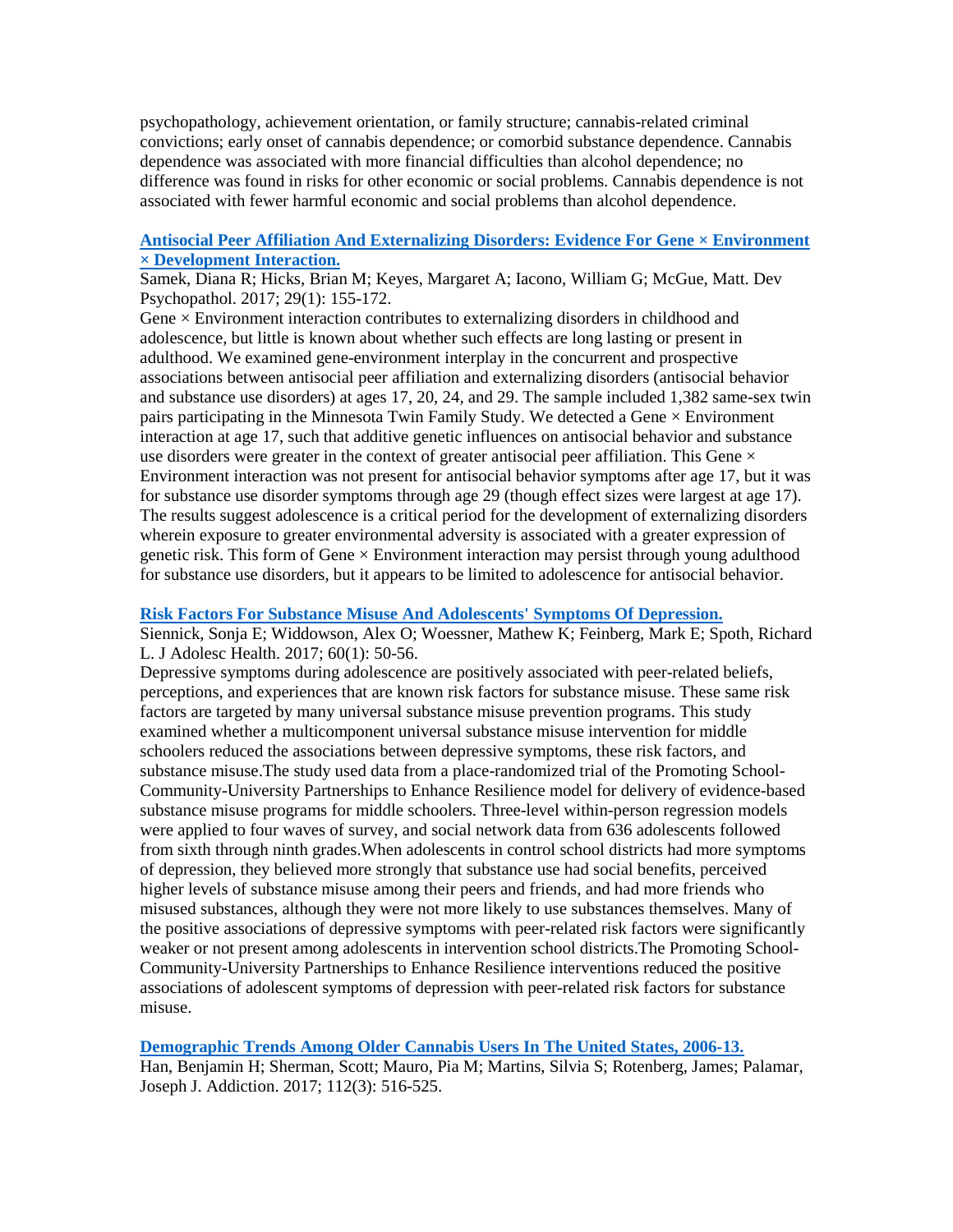The ageing US population is providing an unprecedented population of older adults who use recreational drugs. We aimed to estimate the trends in the prevalence of past-year use of cannabis, describe the patterns and attitudes and determine correlates of cannabis use by adults age 50 years and older. Secondary analysis of the National Survey on Drug Use and Health survey from 2006 to 2013, a cross-sectional survey given to a nationally representative probability sample of populations living in US households. USA.A total of 47 140 survey respondents aged  $\geq$  50 years. Estimates and trends of past-year use of cannabis. The prevalence of past-year cannabis use among adults aged  $\geq$  50 increased significantly from 2006/07 to 2012/13, with a 57.8% relative increase for adults aged 50-64 (linear trend  $P < 0.001$ ) and a 250% relative increase for those aged  $\geq 65$  (linear trend P = 0.002). When combining data from 2006 to 2013, 6.9% of older cannabis users met criteria for cannabis abuse or dependence, and the majority of the sample reported perceiving no risk or slight risk associated with monthly cannabis use (85.3%) or weekly use (79%). Past-year users were more likely to be younger, male, non-Hispanic, not have multiple chronic conditions and use tobacco, alcohol or other drugs compared with non-past-year cannabis users. The prevalence of cannabis use has increased significantly in recent years among US adults aged  $\geq$  50 years.

## **[Glucocorticoid Receptor \(NR3C1\) Gene Polymorphism Moderate Intervention Effects On](http://www.ncbi.nlm.nih.gov/pubmed/27817096)  [The Developmental Trajectory Of African-American Adolescent Alcohol Abuse.](http://www.ncbi.nlm.nih.gov/pubmed/27817096)**

Zheng, Yao; Albert, Dustin; McMahon, Robert J; Dodge, Kenneth; Dick, Danielle; Conduct Problems Prevention Research Group. Prev Sci. 2016; Nov. 6.

Accumulative evidence from recent genotype  $\times$  intervention studies suggests that individuals carrying susceptible genotypes benefit more from intervention and provides one avenue to identify subgroups that respond differentially to intervention. This study examined the moderation by glucocorticoid receptor (NR3C1) gene variants of intervention effects on the developmental trajectories of alcohol abuse through adolescence. Participants were randomized into Fast Track intervention and control groups self-reported past-year alcohol abuse annually from grade 7 through 2 years post-high school and provided genotype data at age 21 (69% males; European Americans [EAs] = 270, African-Americans [AAs] = 282). Latent growth curve models were fit to examine developmental trajectories of alcohol abuse. The interactions of 10 single nucleotide polymorphisms (SNPs) in NR3C1 with intervention were examined separately. Both EAs and AAs showed significant increases in past-year alcohol abuse with substantial interindividual differences in rates of linear growth. AAs showed lower general levels and slower rates of linear growth than EAs. Adjusting for multiple tests, one NR3C1 SNP (rs12655166) significantly moderated intervention effects on the developmental trajectories of alcohol abuse among AAs. Intervention effects on the rates of linear growth were stronger among AAs carrying minor alleles than those not carrying minor alleles. The findings highlight the importance of taking a developmental perspective on adolescent alcohol use and have implications for future intervention design and evaluation by identifying subgroups that could disproportionally benefit from intervention.

## **[Randomized Trial Of Parent Training To Prevent Adolescent Problem Behaviors During](http://www.ncbi.nlm.nih.gov/pubmed/27504751)  [The High School Transition.](http://www.ncbi.nlm.nih.gov/pubmed/27504751)**

Mason, W Alex; Fleming, Charles B; Gross, Thomas J; Thompson, Ronald W; Parra, Gilbert R; Haggerty, Kevin P; Snyder, James J. J Fam Psychol. 2016; 30(8): 944-954.

This randomized controlled trial tested a widely used general parent training program, Common Sense Parenting (CSP), with low-income 8th graders and their families to support a positive transition to high school. The program was tested in its original 6-session format and in a modified format (CSP-Plus), which added 2 sessions that included adolescents. Over 2 annual cohorts, 321 families were enrolled and randomly assigned to either the CSP, CSP-Plus, or minimal-contact control condition. Pretest, posttest, 1-year follow-up, and 2-year follow-up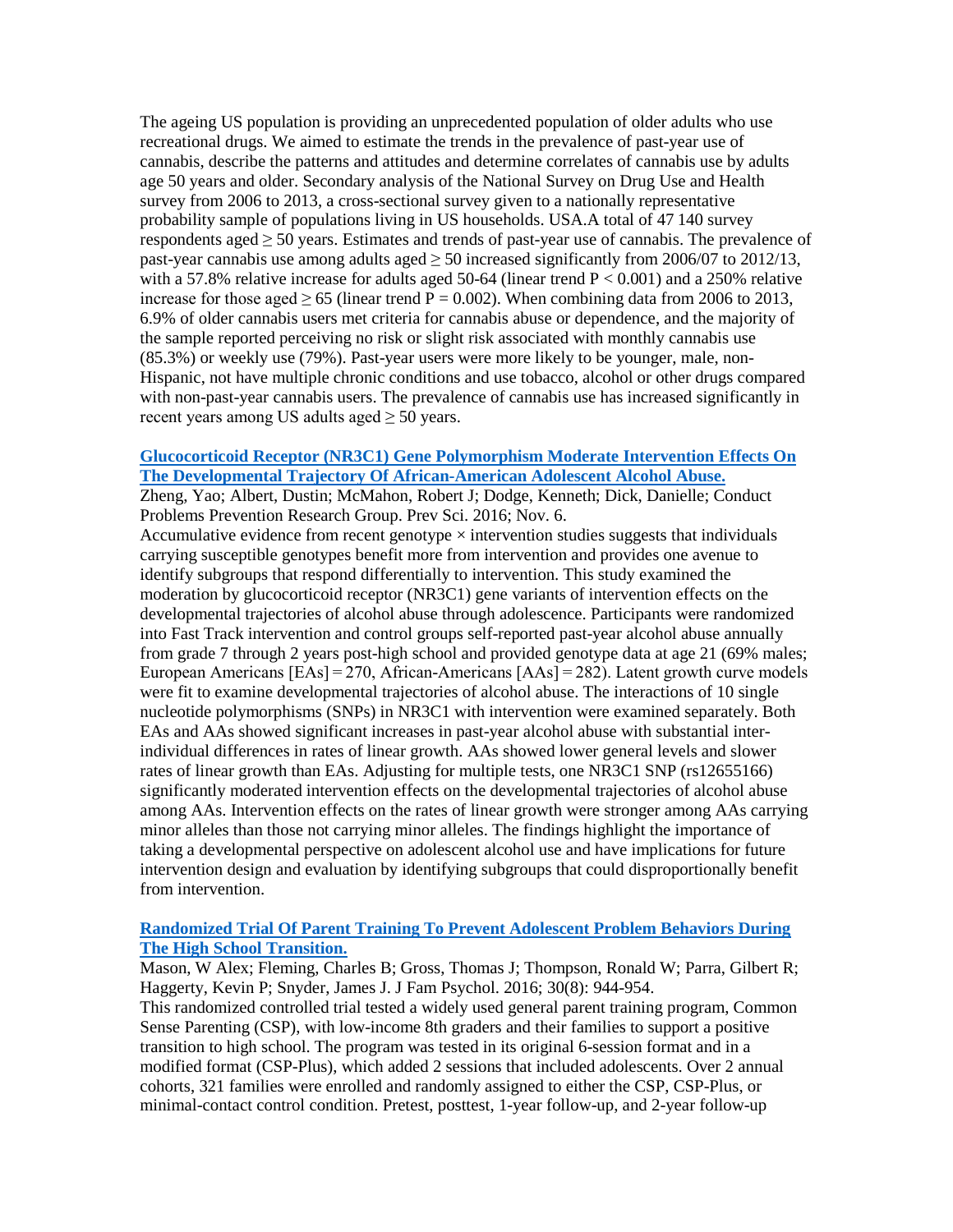survey data on parenting as well as youth school bonding, social skills, and problem behaviors were collected from parents and youth (94% retention). Extending prior examinations of posttest outcomes, intent-to-treat regression analyses tested for intervention effects at the 2 follow-up assessments, and growth curve analyses examined experimental condition differences in yearly change across time. Separate exploratory tests of moderation by youth gender, youth conduct problems, and family economic hardship also were conducted. Out of 52 regression models predicting 1- and 2-year follow-up outcomes, only 2 out of 104 possible intervention effects were statistically significant. No statistically significant intervention effects were found in the growth curve analyses. Tests of moderation also showed few statistically significant effects. Because CSP already is in widespread use, findings have direct implications for practice. Specifically, findings suggest that the program may not be efficacious with parents of adolescents in a selective prevention context and may reveal the limits of brief, general parent training for achieving outcomes with parents of adolescents. (PsycINFO Database Record

#### **[Risky Driving And Sexual Behaviors As Developmental Outcomes Of Co-occurring](http://www.ncbi.nlm.nih.gov/pubmed/27750183)  [Substance Use And Antisocial Behavior.](http://www.ncbi.nlm.nih.gov/pubmed/27750183)**

Luk, Jeremy W; Worley, Matthew J; Winiger, Evan; Trim, Ryan S; Hopfer, Christian J; Hewitt, John K; Brown, Sandra A; Wall, Tamara L. Drug Alcohol Depend. 2016; 169: 19-25. To examine the associations between substance use and antisocial behavior trajectories and seven risky behaviors over time. Data were collected from a high-risk sample of adolescents followed into young adulthood. Five trajectory classes, identified based on dual development of substance use and antisocial behavior symptoms, were used to predict three risky driving and four risky sexual behaviors. In this high-risk sample (n=530), participants reported notably high overall rates of reckless driving (55.5%) and unprotected sex under the influence (44.8%) in the past year. Risky behaviors that are typically of low base rates in population-based studies were also elevated, with 8.8% reporting past-year driving under the influence (DUI) charge, 17.6% reporting lifetime sexually transmitted infection (STI), and 10.4% reporting lifetime injection drug use. The Dual Chronic class had the highest levels of all seven risky behaviors, and were 3-4 times more likely to report risky driving, lifetime STI, and injection drug use than the Relatively Resolved class. Rates of past-year reckless driving and DUI were elevated among classes with persistent antisocial behavior, whereas rates of DUI, DUI charge, and unprotected sex under the influence were elevated among classes with persistent substance use. Young adults with persistent co-occurring substance use and antisocial behavior engage in multiple very costly risky behaviors. Differential associations between risky behaviors and trajectory classes highlight the need for targeted interventions.

## **[Non-medical Use Of Prescription Opioids Is Associated With Heroin Initiation Among US](http://www.ncbi.nlm.nih.gov/pubmed/27552496)  [Veterans: A Prospective Cohort Study.](http://www.ncbi.nlm.nih.gov/pubmed/27552496)**

Banerjee, Geetanjoli; Edelman, E Jennifer; Barry, Declan T; Becker, William C; Cerdá, Magdalena; Crystal, Stephen; Gaither, Julie R; Gordon, Adam J; Gordon, Kirsha S; Kerns, Robert D; Martins, Silvia S; Fiellin, David A; Marshall, Brandon D L. Addiction. 2016; 111(11): 2021- 2031.

To estimate the influence of non-medical use of prescription opioids (NMUPO) on heroin initiation among US veterans receiving medical care. Using a multivariable Cox regression model, we analyzed data from a prospective, multi-site, observational study of HIV-infected and an age/race/site-matched control group of HIV-uninfected veterans in care in the United States. Approximately annual behavioral assessments were conducted and contained self-reported measures of NMUPO and heroin use. Veterans Health Administration (VHA) infectious disease and primary care clinics in Atlanta, Baltimore, New York, Houston, Los Angeles, Pittsburgh and Washington, DC.A total of 3396 HIV-infected and uninfected patients enrolled into the Veterans Aging Cohort Study who reported no life-time NMUPO or heroin use, had no opioid use disorder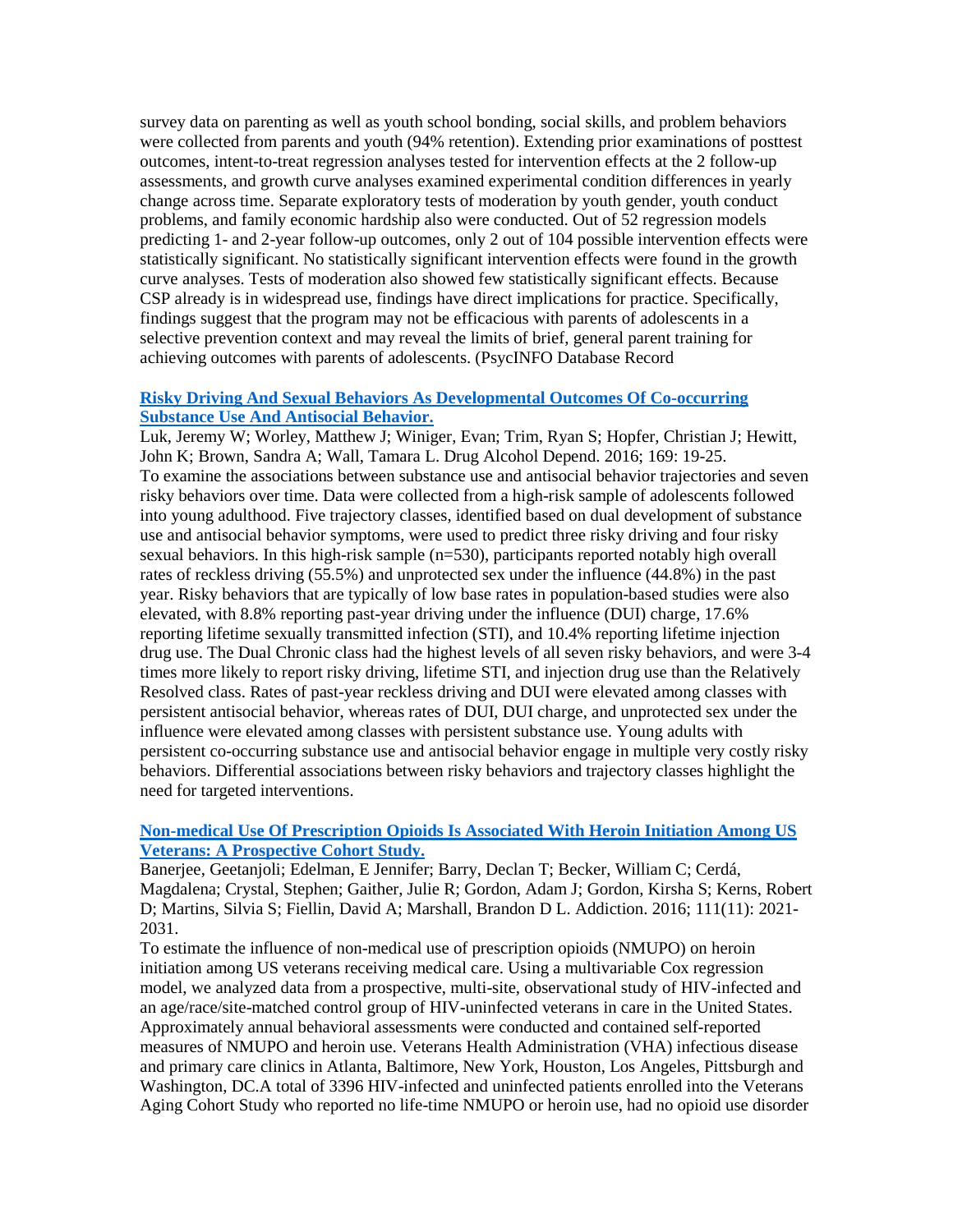diagnoses at baseline and who were followed between 2002 and 2012.The primary outcome measure was self-reported incident heroin use and the primary exposure of interest was new-onset NMUPO. Our final model was adjusted for socio-demographics, pain interference, prior diagnoses of post-traumatic stress disorder and/or depression and self-reported other substance use. Using a multivariable Cox regression model, we found that non-medical use of prescription opioids NMUPO was associated positively and independently with heroin initiation [adjusted hazard ratio (AHR) = 5.43, 95% confidence interval (CI) = 4.01, 7.35]. New-onset non-medical use of prescription opioids (NMUPO) is a strong risk factor for heroin initiation among HIVinfected and uninfected veterans in the United States who reported no previous history of NMUPO or illicit opioid use.

## **[Developmental Course Of Non-medical Use Of Prescription Drugs From Adolescence To](http://www.ncbi.nlm.nih.gov/pubmed/27338559)  [Adulthood In The United States: National Longitudinal Data.](http://www.ncbi.nlm.nih.gov/pubmed/27338559)**

McCabe, Sean Esteban; Kloska, Deborah D; Veliz, Philip; Jager, Justin; Schulenberg, John E. Addiction. 2016; 111(12): 2166-2176.

To identify the developmental course of non-medical use of four separate prescription drug classes (opioids, sedatives, stimulants and tranquilizers) by examining the general functional growth and related covariates during the transition from adolescence to adulthood in the United States. Nationally representative probability samples of high school seniors were followed longitudinally across five waves (waves 1, 2, 3, 4 and 5: modal ages 18, 19/20, 21/22, 23/24 and 25/26 years, respectively). Data were collected via self-administered questionnaires to high school seniors and young adults in the United States. The sample consisted of nearly 72 000 individuals in 30 cohorts (high school senior years of 1977-2006) who participated in at least one wave. Self-reports of annual non-medical use of prescription opioids, sedatives, stimulants, and tranquilizers. The annual non-medical use of prescription opioids, sedatives, stimulants and tranquilizers was highest at wave 1 over the five waves. There was a consistent descending path (linear and quadratic slopes,  $P < 0.001$ ) in annual non-medical use from baseline across all four prescription drug classes (e.g. opioids linear slope  $= -0.043$  and opioids quadratic slope  $= 0.034$ , P < 0.001). While the annual non-medical use of stimulants declined over time (linear slope =  $0.063$ , P <  $0.01$ ; quadratic slope =  $-0.133$ , P <  $0.001$ ), the same decrease was not observed for the annual non-medical use of prescription opioids, sedatives or tranquilizers when controlling for socio-demographic and substance use behaviors at baseline. The covariates associated with the general functional growth differed across the four prescription drug classes. The non-medical use of prescription opioids, sedatives, stimulants and tranquilizers appears to peak during late adolescence, suggesting preventive intervention efforts should be initiated in early adolescence. The developmental course of non-medical use is not the same among all four classes of prescription drugs, suggesting that each drug class warrants individual research.

## **[E-cigarette use as a predictor of cigarette smoking: results from a 1-year follow-up of a](https://www.ncbi.nlm.nih.gov/pubmed/28167683)  [national sample of 12th grade students.](https://www.ncbi.nlm.nih.gov/pubmed/28167683)**

Miech R, Patrick ME, O'Malley PM, Johnston LD. Tob Control. 2017 Feb 6. [Epub ahead of print]

OBJECTIVE: To prospectively examine vaping as a predictor of future cigarette smoking among youth with and without previous cigarette smoking experience. A secondary aim is to investigate whether vaping may desensitize youth to the dangers of smoking. METHODS: Analysis of prospective longitudinal panel data from the nationally representative Monitoring the Future study. The analysis is based on 347 12th grade students who were part of a randomly selected subsample that completed in-school surveys in 2014 and were resurveyed 1-year later. RESULTS: Among youth who had never smoked a cigarette by 12th grade, baseline, recent vapers were more than 4 times (relative risk (RR)=4.78) more likely to report past-year cigarette smoking at follow-up, even among youth who reported the highest possible level of perceived